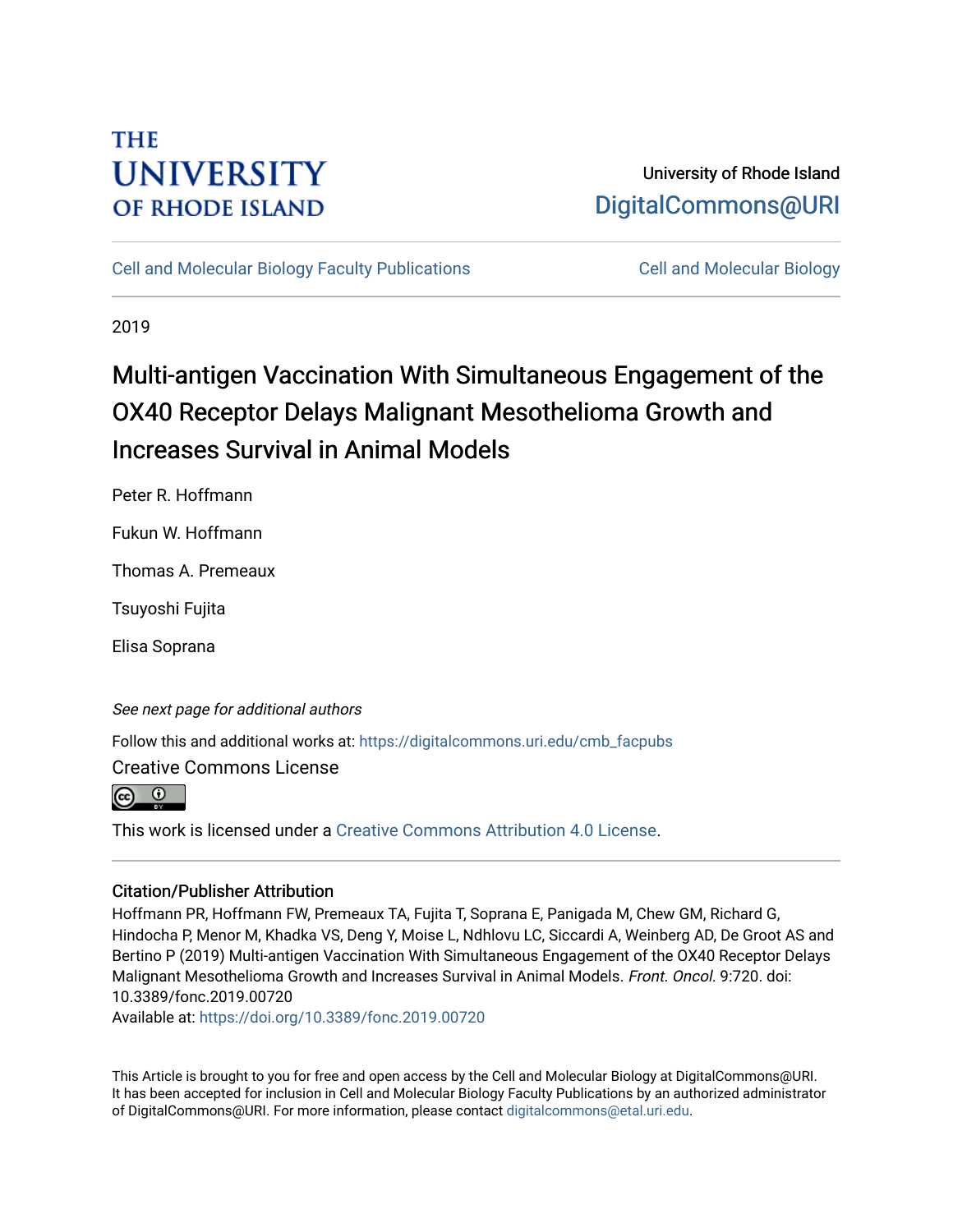#### Authors

Peter R. Hoffmann, Fukun W. Hoffmann, Thomas A. Premeaux, Tsuyoshi Fujita, Elisa Soprana, Maddalena Panigada, Glen M. Chew, Guilhem Richard, Pooja Hindocha, Mark Menor, Vedbar S. Khadka, Youping Deng, Leonard Moise, Lishomwa C. Ndhlovu, Antonio Siccardi, Andrew D. Weinberg, Anne S. De Groot, and Pietro Bertino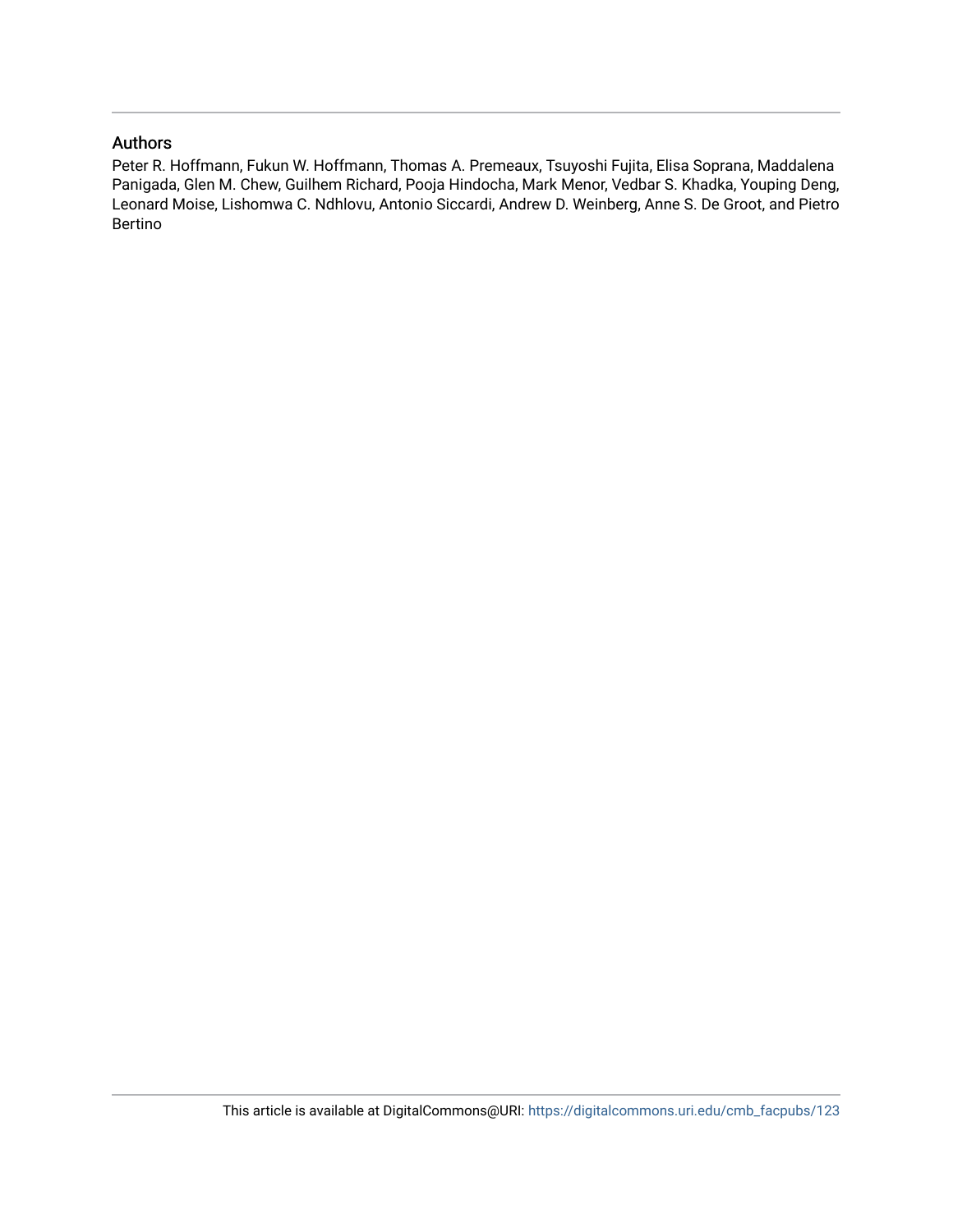



# Multi-antigen Vaccination With Simultaneous Engagement of the OX40 Receptor Delays Malignant [Mesothelioma Growth and Increases](https://www.frontiersin.org/articles/10.3389/fonc.2019.00720/full) Survival in Animal Models

#### **OPEN ACCESS**

#### Edited by:

*Yanis Boumber, Fox Chase Cancer Center, United States*

#### Reviewed by:

*Arvind Chhabra, Amity University Gurgaon, India Antonio Araujo, University Hospital Center of Porto, Portugal*

#### \*Correspondence:

*Pietro Bertino [pbertino@hawaii.edu](mailto:pbertino@hawaii.edu)*

#### Specialty section:

*This article was submitted to Thoracic Oncology, a section of the journal Frontiers in Oncology*

Received: *09 January 2019* Accepted: *19 July 2019* Published: *02 August 2019*

#### Citation:

*Hoffmann PR, Hoffmann FW, Premeaux TA, Fujita T, Soprana E, Panigada M, Chew GM, Richard G, Hindocha P, Menor M, Khadka VS, Deng Y, Moise L, Ndhlovu LC, Siccardi A, Weinberg AD, De Groot AS and Bertino P (2019) Multi-antigen Vaccination With Simultaneous Engagement of the OX40 Receptor Delays Malignant Mesothelioma Growth and Increases Survival in Animal Models. Front. Oncol. 9:720. doi: [10.3389/fonc.2019.00720](https://doi.org/10.3389/fonc.2019.00720)*

Peter R. Hoffmann1, Fukun W. Hoffmann1, [Thomas A. Premeaux](http://loop.frontiersin.org/people/398474/overview) $^2$ , [Tsuyoshi Fujita](http://loop.frontiersin.org/people/771101/overview) $^2$ , Elisa Soprana $^3$ , Maddalena Panigada $^3$ , [Glen M. Chew](http://loop.frontiersin.org/people/736616/overview) $^2$ , Guilhem Richard $^4$ , Pooja Hindocha<sup>4</sup>, Mark Menor<sup>5</sup>, [Vedbar S. Khadka](http://loop.frontiersin.org/people/277595/overview)<sup>5</sup>, [Youping Deng](http://loop.frontiersin.org/people/188819/overview)<sup>5</sup>, [Lenny Moise](http://loop.frontiersin.org/people/171650/overview)<sup>4,6</sup>, Lishomwa C. Ndhlovu², Antonio Siccardi<sup>3</sup>, [Andrew D. Weinberg](http://loop.frontiersin.org/people/25414/overview)<sup>7</sup>, [Anne S. De Groot](http://loop.frontiersin.org/people/43128/overview)<sup>4,6</sup> and [Pietro Bertino](http://loop.frontiersin.org/people/668128/overview) <sup>1\*</sup>

*<sup>1</sup> Department of Cell and Molecular Biology, John A. Burns School of Medicine, University of Hawai'i, Honolulu, HI, United States, <sup>2</sup> Department of Tropical Medicine, John A. Burns School of Medicine, University of Hawai'i, Honolulu, HI, United States, <sup>3</sup> Department of Molecular Immunology, San Raffaele University and Research Institute, Milan, Italy, <sup>4</sup> EpiVax, Inc., Providence, RI, United States, <sup>5</sup> Bioinformatics Core, Department of Complementary and Integrative Medicine, John A. Burns School of Medicine, University of Hawai'i, Honolulu, HI, United States, <sup>6</sup> Department of Cell and Molecular Biology, Institute for Immunology and Informatics, University of Rhode Island, Providence, RI, United States, <sup>7</sup> Robert W. Franz Cancer Research Center, Earle A. Chiles Research Institute, Providence Portland Medical Center, Portland, OR, United States*

Malignant Mesothelioma (MM) is a rare and highly aggressive cancer that develops from mesothelial cells lining the pleura and other internal cavities, and is often associated with asbestos exposure. To date, no effective treatments have been made available for this pathology. Herein, we propose a novel immunotherapeutic approach based on a unique vaccine targeting a series of antigens that we found expressed in different MM tumors, but largely undetectable in normal tissues. This vaccine, that we term p-Tvax, is comprised of a series of immunogenic peptides presented by both MHC-I and -II to generate robust immune responses. The peptides were designed using *in silico* algorithms that discriminate between highly immunogenic T cell epitopes and other harmful epitopes, such as suppressive regulatory T cell epitopes and autoimmune epitopes. Vaccination of mice with p-Tvax led to antigen-specific immune responses that involved both  $CD8<sup>+</sup>$  and  $CD4<sup>+</sup>$  T cells, which exhibited cytolytic activity against MM cells *in vitro*. In mice carrying MM tumors, p-Tvax increased tumor infiltration of CD4<sup>+</sup> T cells. Moreover, combining p-Tvax with an OX40 agonist led to decreased tumor growth and increased survival. Mice treated with this combination immunotherapy displayed higher numbers of tumor-infiltrating CD8<sup>+</sup> and CD4<sup>+</sup> T cells and reduced T regulatory cells in tumors. Collectively, these data suggest that the combination of p-Tvax with an OX40 agonist could be an effective strategy for MM treatment.

Keywords: cancer vaccines, OX40, mesothelioma, epimatrix, immunotherapy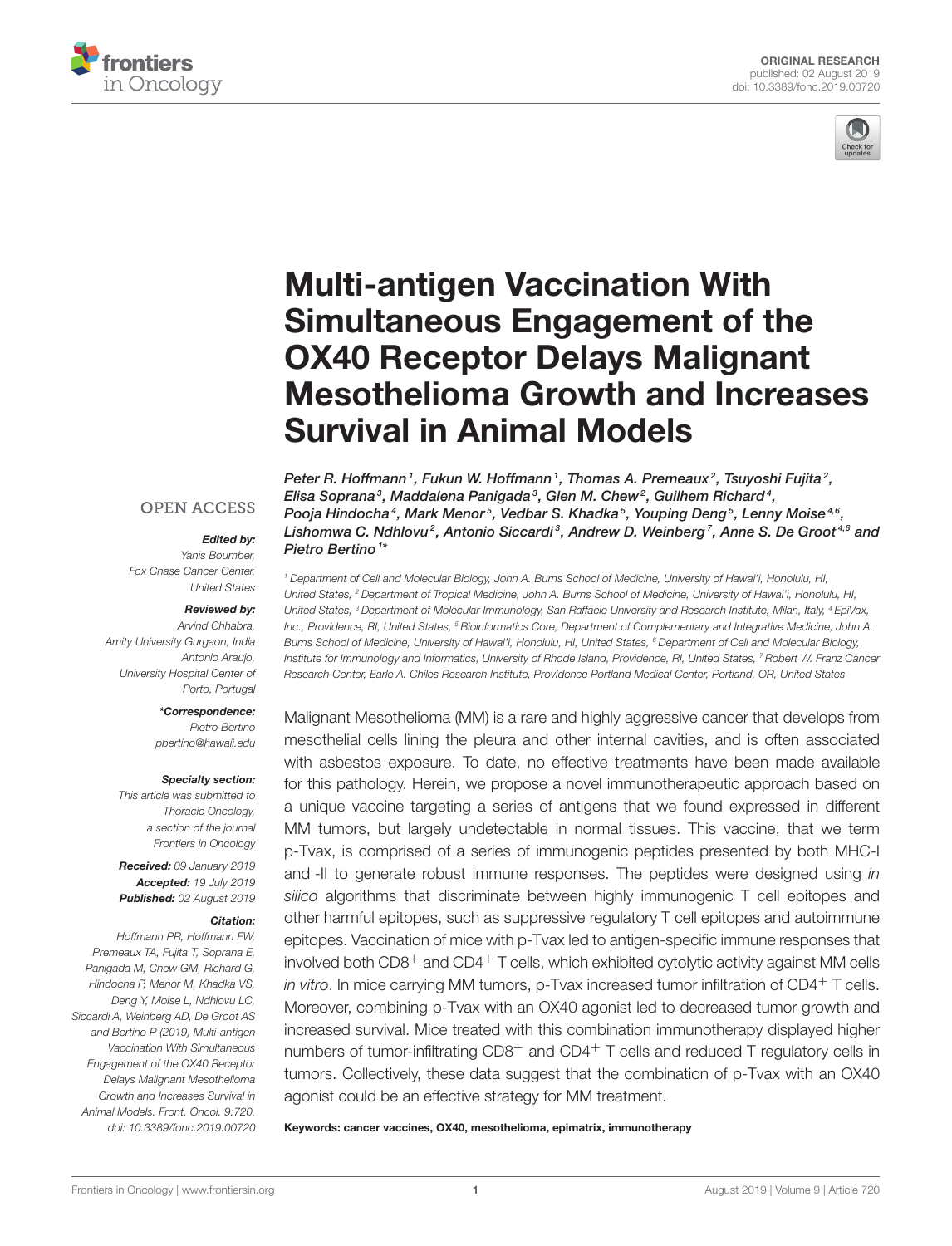## INTRODUCTION

Malignant Mesothelioma (MM) is a rare but highly aggressive cancer that develops from mesothelial cells lining the pleura and other internal cavities and is often associated with asbestos exposure. To date, no effective treatments are available for MM [\(1\)](#page-11-0). Over the past decade, immunotherapeutic approaches have created new opportunities to efficiently combat cancer progression. The introduction of CAR T-cell therapies as well as the successful use of antibody-based inhibitors of immune checkpoints (e.g., Cytotoxic T Lymphocyte Associated protein 4, CTLA-4; Programmed cell Dead protein 1, PD-1; and its ligand PD-L1) have invigorated the field of immunotherapy and benefited an increasing number of cancer patients [\(2\)](#page-11-1). Anti-tumor therapy using personalized vaccines individually tailored for immune responses against the patient's mutanome have been demonstrated to improve the therapeutic outcome of biologics [\(3,](#page-11-2) [4\)](#page-11-3). This approach, however, includes limitations such as potential delays between biopsy, design and production of the vaccine, in addition to high costs for vaccine production. Moreover, MM vaccines containing epitopes that are common to MM may be used as a means to prevent tumor development, for individuals exposed to asbestos and in regions of the world where MM risk is high. MM requires up to 40 years from the time of asbestos exposure to the development of disease, therefore, it is conceivable that preventive vaccination approaches such as the one currently used for HPV-associated cervical cancer might similarly reduce MM incidence.

Herein, we describe the development of a novel immunotherapeutic approach based on a unique vaccine that targets a series of self-antigens that we found to be commonly over-expressed in different MM mouse tumors compared to normal tissues. Efficacious treatment using this vaccine is demonstrated in three different MM animal models, suggesting this approach may be used as a model to develop an off-the-shelf immunotherapy for human patients that overcomes some of the limitations of personalized anti-cancer vaccines described above. Our vaccine, named p-Tvax, is comprised of a series of immunogenic peptides containing both MHC-I and -II restricted T cell epitopes and derived from multiple MM antigens. The antigens included in the vaccine were chosen based on their high expression in MM tumor tissues and low levels in normal tissues in an attempt to minimize the risk of triggering immune responses against healthy tissues. Each peptide was designed using the iVAX platform comprising of state-of-the-art in silico algorithms including EpiMatrix and JanusMatrix, which have been previously demonstrated as effective tools to discriminate between highly immunogenic T cell epitopes and other undesirable epitopes such as suppressive regulatory T cell epitopes (Tregitopes) or autoimmune epitopes (autoepitopes) [\(5](#page-11-4)[–7\)](#page-11-5). JanusMatrix's ability to identify tumor epitopes cross-conserved with autoepitopes is particularly relevant for designing new cancer immunotherapies, as exemplified by previous therapies failing due to off-target cardiac or neurologic toxicities [\(8,](#page-11-6) [9\)](#page-11-7).

Even if peptide-based vaccines are found to activate anti-cancer T cells, the efficacy of these immune cells is

mitigated within the tumor microenvironment by several mechanisms. Many of these suppressive mechanisms are driven by immunological checkpoint molecules such as PD-1 and CTLA-4, or by immune co-stimulatory proteins such as OX40. To overcome these suppressive mechanisms and generate effective anti-tumor immune responses, we have combined p-Tvax with an OX40 agonist. OX40 is a Tumor Necrosis Factor receptor family member that is expressed by both activated T effector cells and  $F\alpha p3^+$  T regulatory cells (Tregs). Ligands that promote OX40 signaling, as well as agonistic monoclonal antibodies (mAbs) that target this molecule, induce the activation and proliferation of effector T cells, while reducing Treg activity through the inhibition of Foxp3 gene expression [\(10–](#page-11-8)[12\)](#page-11-9). Humanized versions of OX40 agonists have been positively evaluated in a phase I clinical trial, and are now under investigation in phase II [\(13\)](#page-11-10). In this study, we present results of this dual therapeutic approach that support the concept that a universal cancer vaccine for MM may offer a safe and potentially curative therapy for this deadly cancer when combined with mAbs that target T cell co-stimulation.

## MATERIALS AND METHODS

#### Mice and Cells

Female 6–8 week-old BALB/c mice were obtained from the Jackson Laboratory. Animal experiments were performed in accordance with institutional guidelines and approved by the University of Hawaii IACUC (#16-2355). Murine AB12 MM cells derived from asbestos-induced tumors in a BALB/c mouse were provided by Dr. B. Robinson (University of Western Australia, Nedlands, Australia) [\(14\)](#page-11-11). Murine CRH5 and EOH6 MM cells were isolated from peritoneal ascites developed in asbestosor erionite-injected mice in carcinogenesis experiments as previously described [\(15\)](#page-11-12). Mesothelial cells were isolated as previously described from naive BALB/c mice [\(16\)](#page-11-13). All cells were cultured in Ham's F12 medium (Corning) containing 10% fetal bovine serum (FBS) and antibiotics. All MM cells used in this study were provided to our laboratories or purchased between 2004 and 2007.

#### Transcriptome Microarray Analysis

BALB/c mice were injected subcutaneously (s.c.) with  $10^5$  of either CRH5 or EOH6 MM cells. When tumors reached 100 mm<sup>3</sup> they were excised and total RNA was extracted. At the same time, RNA was isolated from lungs and kidneys excised from naïve BALB/c mice. RNA expression in the different tissues was evaluated using the Clariom S Mouse Array (Affymetrix). Expression values were normalized and summarized into transcript clusters for analysis using Robust Multi-array Average approach in Array Studio (OmicSoft, Cary, NC). One-way ANOVA was used to look for differential expression between normal and tumor samples, and p-values were adjusted for multiple comparisons using the Benjamini-Hochberg False Discovery Rate (FDR) method. Only candidates with FDR-adjusted  $p < 0.001$  were considered. The data gathered from this analysis were deposited in the Gene Expression Omnibus (GEO) database (Accession Number: GSE122004).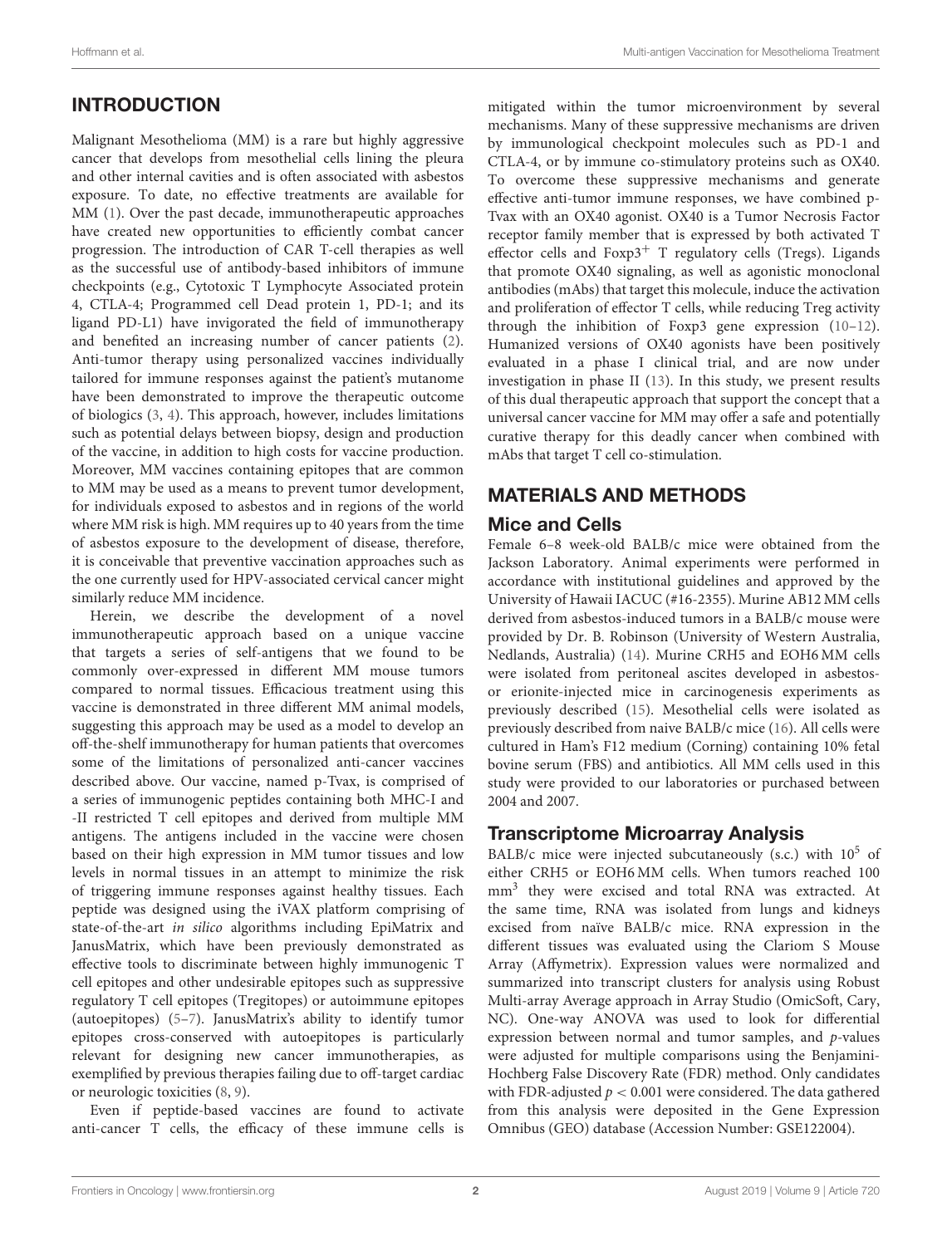#### Western Blot Analysis

Frozen tumors and normal tissues were lysed in ice-cold buffer containing 150 mM NaCl, 50 mM Tris, 1% Triton X-100, 1% sodium deoxycholate, and protease inhibitor cocktail (Roche Applied) at 4◦C for 1 h. Insoluble material was removed by centrifugation at maximum speed for 5 min, and total protein in the supernatant was determined using a Bradford assay reagent (Bio-Rad). After adjusting to equal protein concentration, lysates were boiled in SDS sample buffer and then separated by SDS-PAGE, followed by transfer of the proteins onto nitrocellulose membranes. Blots were incubated with primary anti-TROAP (Clone 3-11, Novus Biological), anti-OLFML2B (Mybiosurce), anti-KIF20A (Clone D-3 Santa Cruz), or anti-β-actin (Sigma) for 1.5 h, washed, incubated with appropriate HRP-conjugated secondary antibody (1:20,000; Li-Cor), and visualized using the Odyssey Scanner (Li-Cor).

#### Epitope Selection and Peptide Synthesis

Antigens selected after the transcriptomic analysis were screened for BALB/c MHC-I (H2-Dd, H2-Kd) and MHC-II (H2-IAd, H2- IEd) restricted T cell epitopes using the EpiMatrix algorithm. In addition, putative Tregitopes and autoepitopes were identified using the JanusMatrix algorithm [\(6\)](#page-11-14). Briefly, each protein sequence was first parsed into overlapping 9-mer frames. Each frame was then evaluated with EpiMatrix and JanusMatrix to determine its likelihood of binding to MHC-I (H2-Dd, H2- Kd) and MHC-II (H2-IAd, H2-IEd) alleles and its potential to induce Tregs, respectively. One peptide sequence enriched in MHC-I and -II epitopes and devoid of putative Tregitopes was derived from each selected antigen. Synthetic peptides were manufactured by twenty-first century Biochemicals (Marlboro, MA) using fluorenylmethoxycarbonyl chemistry and solid-phase synthesis and purified by high-pressure liquid chromatography. The quality of the peptides was assessed by high-performance liquid chromatography analysis. Peptide purity was >90% as ascertained by analytical reversed phase HPLC. Individual peptides were dissolved with 10 µl DMSO, diluted to 1 mg/ml with PBS and used at a final concentration of  $10 \mu$ g/ml in ex vivo assays (DMSO 0.001%). A mixture of all peptides (10 µg/peptide), which we termed p-Tvax, was used to vaccinate mice in 100 µl PBS.

#### Immunotherapies Schedule and Flow Cytometric Analysis for Intracellular IFN-γ

BALB/c mice were vaccinated with two s.c. injections of p-Tvax peptides (10 µg of each of the seven peptides, diluted in PBS), 1 week apart (day 2 and day 9). Two days before each vaccination, 50 µg CpG ODN 1585 adjuvant (Invitrogen) was injected at day 0 and day 7, while 200 µg of OX40 agonists (clone OX86, kindly provided by Dr. A. Weinberg) were injected at day 4 and day 9. Five days after the last vaccination, spleens were excised from controls, and from mice treated with the different immunotherapies. One million cells were stimulated for 24 h with 10µg/ml of each p-Tvax peptides. For detection of IFN-γ in the cytoplasm, Brefeldin A was added 6 h before staining. Fixation/permeabilization kits were used in combination with the following fluorochrome conjugated monoclonal antibodies: Anti-CD3-PerCP/Cy5.5 (clone OKT3), anti-CD4-AlexaFluor700 (clone RM4-5), anti-CD8-APC/Cy7 (clone 53-6.7), and IFN- $\gamma$ -FITC (clone XMG1.2) antibodies. Live cells were distinguished from debris using Aqua LIVE/DEAD® cell viability dye (all from Biolegend). Cells were evaluated using LSRFortessa Flow Cytometer (BD Biosciences) and the data were analyzed with FlowJo software.

#### Granzyme B ELISpot Assay

To measure T cell cytotoxicity, granzyme B secretion was analyzed using the Mouse Granzyme B ELISpot Kit (R&D system). Splenocytes were cultured with each single p-Tvax peptide for 6 d, with peptides replenished every 2 d. At day 3, cultures were supplemented with 5 IU/ml IL-2. At day 6, splenocytes stimulated with the different peptides were pooled together and dead cells removed with Lympholyte M (Cedarlane). Splenocytes not stimulated with the peptides were processed similarly. Stimulated and control splenocytes (10<sup>4</sup> effector cells) were then co-cultured with different MM cells (5  $\times$  10<sup>3</sup> target cells) or with mesothelial cells in 200  $\mu$ L media. Negative controls consisted of effector cells in the absence of target cells, target cells in the absence of effector cells and media only. After 4h of incubation, detection of granzyme B spots was performed following the manufacturer's directions. Spots were then analyzed and counted with an ImmunoSpot analyzer (CTL), with the instrument sensitivity kept low to reduce background.

### Murine Therapeutic Experiments

To evaluate the efficacy of the different immunotherapies on tumor dimensions and mouse survival, s.c., and intraperitoneal (i.p.) mouse models of MM were employed. In the s.c. model,  $5 \times 10^4$  CRH5 cells were injected in the hind flank in cohorts of five BALB/c mice. When tumors became palpable on day 7 (3–4 mm in maximal diameter), mice were vaccinated as described above. Tumor size was measured weekly using digital calipers until the first death was recorded. Survival was then followed until tumors reached volumes  $>$  300 mm<sup>3</sup>. For the i.p. model of MM, 2  $\times$  10<sup>5</sup> EOH6 cells or 5  $\times$  10<sup>4</sup> AB12 cells were injected i.p. in cohorts of 5 BALB/c mice. Both MM cells were previously transduced with the lentiviral vector hPGK.lu2.WPRE.mhCMV.dNGFR.SV40PA, which encoded the bioluminescent genetic marker luciferase (provided by Dr. Naldini, San Raffaele University and Research Institute, Milano, Italy). Immunotherapies were performed as scheduled for the s.c. model. To assess tumor dimension and localization of luminescent cells, mice were injected i.p. with 15 mg/ml dluciferin, bioluminescence signals of MM inoculated mice were monitored using the IVIS system (PerkinElmer). Regions of interest were identified around the tumor sites and were quantified as total photon counts using Living Image software (PerkinElmer). For survival, animals were monitored weekly and euthanized when they appeared moribund according to IACUC guidelines.

#### Isolation and Analysis of Tumor-Infiltrating Immune Cells

CRH5 or EOH6 MM cells were injected s.c. in cohorts of five BALB/c mice. When tumors reached 50 mm in maximal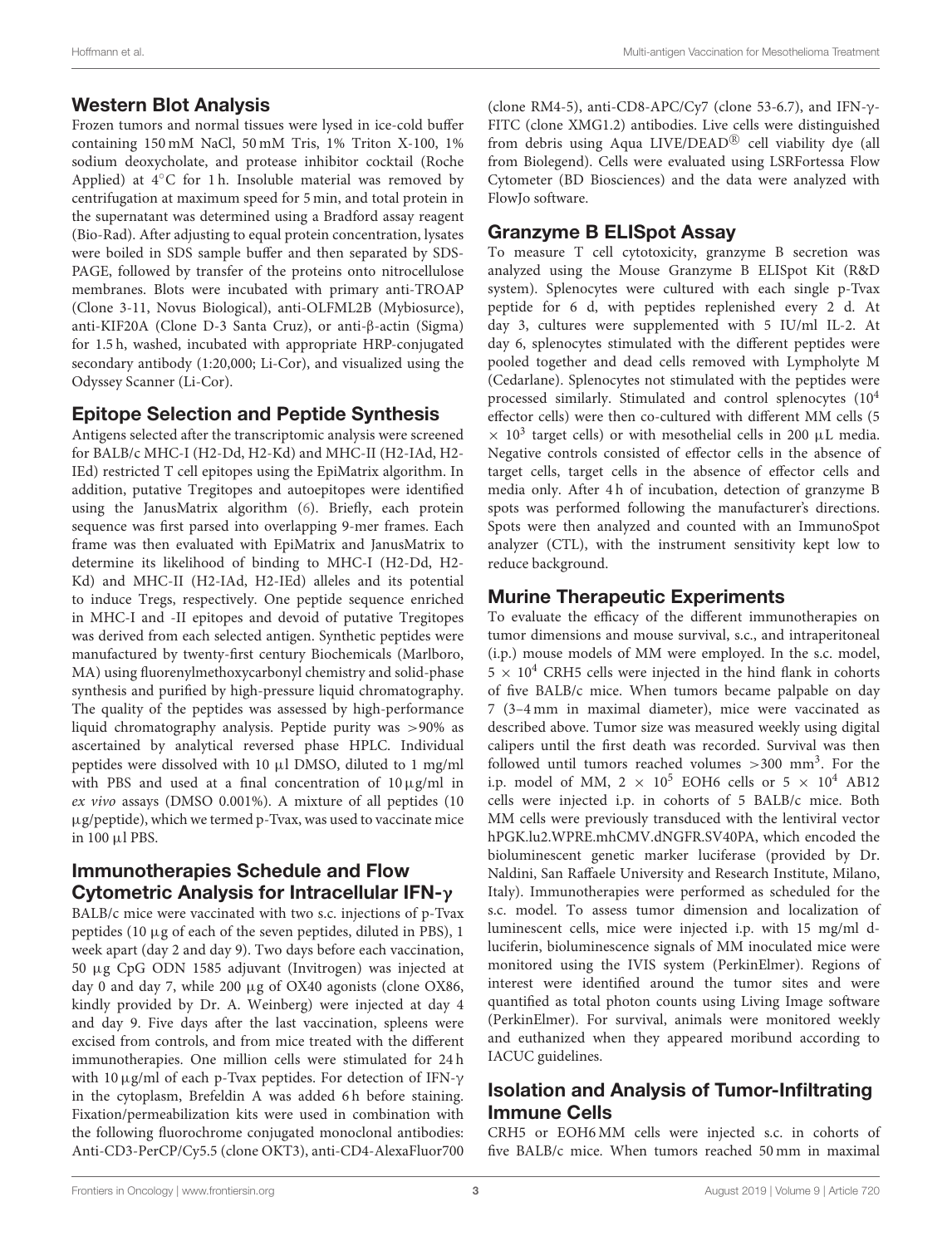diameter, mice received the same immunotherapies regimens indicated above. Five days after the last vaccination, tumors were excised, washed with PBS, minced and incubated for 1 h at 37◦C in digestion buffer consisting of 1 mg/ml collagenase IV, 100 µl/ml hyalurodinase and 15 mg/ml DNAse I (all from Roche Applied Sciences) in PBS. After digestion, tumors were forced through a  $40 \,\upmu \text{m}$  cell strainer. A total of  $10^6$  cells were stained for flow cytometer analysis to characterize tumorinfiltrating T lymphocytes. The same fluorochrome conjugated monoclonal antibodies used for the analysis of T cell responses were utilized plus anti-CD25-PE/Cy7 clone PC61 and anti-FoxP3-FITC clone MF-14 for Tregs analysis, or plus anti-PD-1-PE/Cy7 clone RMP1-30 and anti-OX40-PE clone OX86 for T cell marker analysis (all from Biolegend). Cells were analyzed using LSRFortessa Flow Cytometer (BD Biosciences) and data organized with FlowJo software.

#### Statistical Methods

All statistical tests were performed using GraphPad Prism 7.0. Means were compared using two-way ANOVA followed by the Bonferroni multiple comparison test. For survival, differences were evaluated using Kaplan-Meier curves with log-rank test. Data are represented as mean  $\pm$  S.E. with statistical significance values indicated in the figure legends together with the n values used to calculate the statistics. All in vitro experiments with MM cells have been repeated at least three times using samples from the same source as technical replicates. In vivo studies as well as experiments with primary cells were also repeated at least three times using different sources as biological replicates.

#### RESULTS

#### Transcriptome Analysis and Antigen Selection

With the goal of designing a universal vaccine that can be used to target MM as tested in mice, we analyzed expression of all the mRNA produced by different MM tumors and normal tissues. Our hypothesis was that antigens highly expressed in MM tumors can be targeted for vaccination, as long the expression of those antigens is extremely low in all normal mouse tissues. mRNA was analyzed in two tumors originating from two different MM cell lines injected in BALB/c mice, CRH5, and EOH6. These cells were previously generated by injecting asbestos or erionite in the same mouse strain [\(15\)](#page-11-12). For the normal tissues, we analyzed antigen expression in lungs and kidneys isolated from naïve BALB/c mice. Selected antigens had the highest expression in both MM tumors and the lowest in both normal tissues. Among these, only antigens that were commonly overexpressed by both MM tumors were included in the multi-antigen universal vaccine. Since we analyzed only two normal mouse tissues, we also considered transcriptome studies performed in other studies to evaluate the expression of the selected antigens in normal tissues [\(17,](#page-11-15) [18\)](#page-11-16). At the end of this process, we selected the following seven antigens: KIF20A, KIF2C, MMP9, MNDA, OLFML2B, TROAP, and ULBP1. The mRNA expression levels for these antigens in tumor and normal tissues are shown



<span id="page-5-0"></span>FIGURE 1 | p-Tvax antigens are overexpressed in MM tumors. Transcriptome analysis using mRNA-microarrays was performed on two MM mouse tumors (grown from injected CRH5 or EOH6 cells) and two normal tissues (kidney and lung). mRNA levels are indicated by Row Z-Score colors in a heat map. Antigens with the higher mRNA level for both tumors, compared with both normal tissues, were selected for inclusion in the p-Tvax vaccine. Differences in mRNA levels between each MM tumor and each normal tissue were statistically significant for all antigens (*p* < 0.001).

<span id="page-5-1"></span>TABLE 1 | p-Tvax epitopes.

|    | N. Antigen          | Start<br>position | Peptide                                | Length |
|----|---------------------|-------------------|----------------------------------------|--------|
|    | KIF <sub>20</sub> A | 860               | Ac-SSTDSSPYARIL RSRHSPLLK-amide        | 21     |
|    | 2 KIF2C             | 356               | GDLSGKSQNASKGIYAMASRDVFLLKN-amide      | 27     |
| З  | MMP <sub>9</sub>    | 594               | RVFFFSGROMWVYTGKTVLGPRSLDKLGL-amide    | 29     |
| 4  | <b>MNDA</b>         | 298               | Ac-NETSSVLFAAPKOMIEVPNCITRN-amide      | 24     |
| 5. | $O$ I FMI 2 $B$     | 50                | DNOENVLSOLLGDYDKVKAVSEGSD-amide        | 25     |
| Я  | <b>TROAP</b>        | 156               | Ac-KGGTTQRGQSARSSAYLAPRIPTH-amide      | 24     |
|    | ULBP1               | 56                | Ac-LNROPLFVYKDKKCHAIGAHRNSMNATKI-amide | 29     |

*Amino acid sequences of each antigen were screened with EpiMatrix to identify epitopes with potential immune stimulatory properties in BALB/c mice. Putative regulatory T cells epitopes (Tregitopes), which promote suppression of vaccine-induced T cell responses, and autoimmune epitopes (autoepitopes) that have potential of inducing autoimmune reactions were selected against using JanusMatrix algorithm. For each antigen, a peptide that contained both MHC-I and -II epitopes was synthetized as listed and used for vaccination, or for detection of antigen-specific immune responses.*

in **[Figure 1](#page-5-0)**. We also tried to evaluate protein expression of these antigens in CRH5 and EOH6 MM tumors with western blot assays. In these experiments, among the numerous antibodies tested, only those for OLFML2B, TOAP, and KIF20A specifically detected the proteins targeted by the universal vaccine (**[Supplementary Figure 1](#page-11-17)**).

#### In silico Epitope Mapping and Peptide Selection

Each of the antigens selected for vaccination was screened for MHC-I and MHC-II T cell epitopes using the EpiMatrix algorithm. Using the JanusMatrix algorithm, we also identified putative regulatory T cell epitopes (Tregitopes), which can promote suppression of vaccine-induced T cell responses, as well as autoimmune epitopes (autoepitopes). For each of the seven antigens, we selected a sequence that contained multiple predicted MHC-I and MHC-II restricted T cell epitopes, and no Tregitopes nor autoepitopes (**[Table 1](#page-5-1)**). A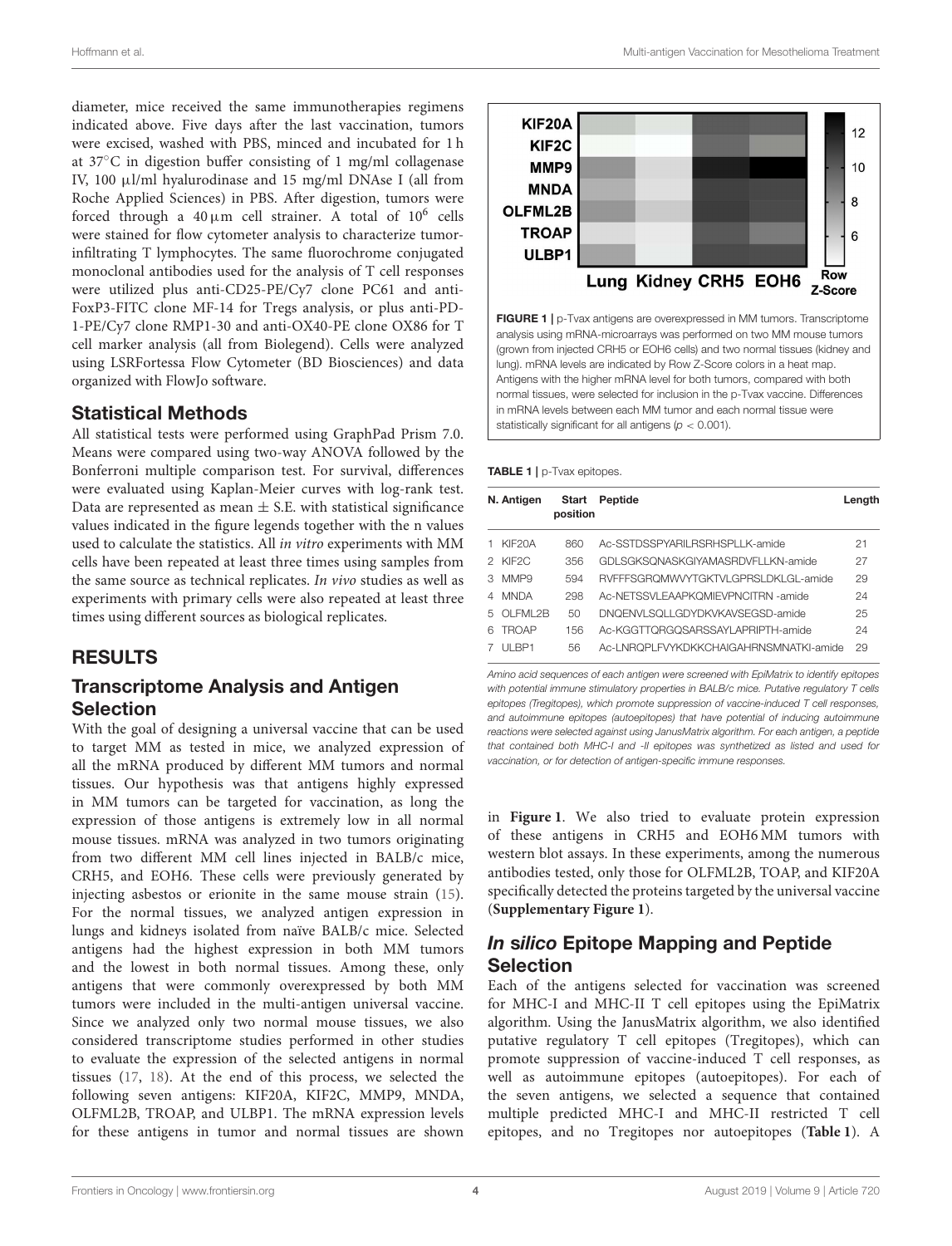mixture of all these peptides was used as multi-antigen vaccine named p-Tvax.

### p-Tvax Vaccination Induces Antigen-Specific T Cell Responses

To determine if p-Tvax induces antigen-specific CD4<sup>+</sup> and CD8<sup>+</sup> T cells, we vaccinated BALB/c mice and evaluated T cell responses using intracellular cytokine staining (ICS). Cells from spleens of immunized mice were re-stimulated with each peptide listed in **[Table 1](#page-5-1)** and production of IFN-γ investigated with flow cytometry. In these assays, each of the p-Tvax peptides induced higher levels of IFN- $\gamma^{+}$  CD8 $^{+}$  T cells compared to unstimulated  $CD8<sup>+</sup>$  T cells, but only peptides 1, 2, 3, and 4 induced significant numbers of IFN-γ <sup>+</sup> CD4<sup>+</sup> T cells (**[Figures 2A,B](#page-7-0)**).

We also confirmed that p-Tvax-induced T cells are able to recognize the antigen-specific epitopes on the surface of MM cells and initiate a Granzyme B-based cytolytic response. For these assays, we pooled the T cells stimulated with each peptide and evaluated their Granzyme B secretion by ELISPOT, following incubation with MM cells. Three different MM cell lines were used as target cells for these analyses. This included CRH5 and EOH6 cells, which are known to express the antigens included in p-Tvax, and AB12 cells, in which antigen expression was unknown at the time of the vaccine design. In these assays, we used effector T cells from unvaccinated mice as controls that, along with T cells from vaccinated mice, were unstimulated or stimulated with all the p-Tvax peptides. T cells from vaccinated mice stimulated with the p-Tvax peptides produced high numbers of Granzyme B spots when co-cultured with all 3 MM cell lines (**[Figure 2C](#page-7-0)**). Importantly, even though the p-Tvax design was specific for the antigens expressed in CRH5 and EOH6 MM cells, this vaccine was able to elicit T cells that also recognized AB12 MM cells. This suggests that the antigens included in p-Tvax represent a group of commonly expressed proteins across mouse MM tumors. In contrast, Granzyme B ELISPOT experiments performed using non-tumor mesothelial cells did not show differences between unstimulated and stimulated T cells in both vaccinated and control mice (data not shown).

#### Vaccination With p-Tvax and Engagement of the OX40 Receptor Elicits Potent Anti-tumor Responses in Subcutaneous and Intraperitoneal Mouse Models of MM

Multi-antigen cancer vaccines such as p-Tvax may serve as an effective approach to stimulate multiple populations of cancerspecific T cells, but the activity of these immune cells is hindered within the tumor microenvironment by several mechanisms, including the suppressive action by T regulatory cells (Tregs). Since OX40 agonists have been demonstrated to reduce the number of Tregs in the tumor microenvironment [\(10,](#page-11-8) [19\)](#page-11-18), we evaluated the combination of p-Tvax with these agonistic antibodies as a therapeutic approach for MM in animal models.

For the immunization protocol, we chose to administer two vaccinations with p-Tvax separated by 1 week. CpG adjuvant injections were performed 2 d before each p-Tvax immunization. This protocol elicits potent immune responses in mice [\(20\)](#page-11-19). To engage the OX40 receptor on T cells, we performed two injections of the OX86 mAb, with the first dose injected 5 d prior to the last p-Tvax vaccination, and the second on the same day as the last p-Tvax injection (**[Figure 3](#page-8-0)**). This protocol was chosen to minimize the clearance of the OX86 mAb by the immune system since these antibodies were developed in a species different from mice (i.e., rat). In s.c. models of MM, we used CRH5 MM cells and initiated vaccinations when tumors reached 3–4 mm in diameter. In these mice, we observed reduced tumor growth with p-Tvax alone or in combination with the OX86 mAb compared to unvaccinated controls or OX86 mAb alone. Survival analyses revealed that mice vaccinated with p-Tvax or with p-Tvax and OX86 mAb exhibited prolonged median survival compared with the controls or with OX86 mAb alone (**[Figure 4A](#page-9-0)**). Since MM usually develops from mesothelial cells lining both thoracic and peritoneal cavities, we developed a clinically relevant MM model to test the therapeutic efficacy of p-Tvax and OX86 mAbs. For this model, we i.p.injected EOH6 cells previously transduced with a lentiviral vector encoding the luciferase enzyme, which enabled the localization and evaluation of tumor dimensions in live mice using an IVIS imaging system. In these mice, p-Tvax was less efficacious as indicated by reduced tumor dimensions closer to the end of the protocol (day 27) and differences over time were not statistically significant when compared with controls. In contrast, the OX86 mAb alone exerted statistically significant anti-cancer activity that delayed tumor growth for the entire protocol. These results were dramatically improved by the combination of p-Tvax and OX86 mAb, with mice showing no signs of tumor at day 20. In these mice, however, tumor cells were not completely eliminated and became visible with the IVIS machine the following week. Survival analysis of these mice showed that vaccination with p-Tvax together with the OX86 mAb resulted in prolonged survival compared with OX86 mAb alone. The p-Tvax vaccine alone did not lead to increased survival (**[Figure 4](#page-9-0)**).

We also evaluated the anti-cancer effects of p-Tvax and the OX86 mAb in mice injected with AB12 MM cells. Results showed that p-Tvax reduced tumor growth, but did not improve survival. The OX86 mAb alone delayed tumors and improved survival compared to controls. The combination of p-Tvax plus the OX86 mAb was effective in delaying tumor growth equivalent to the monotherapy treatments. In survival experiments, p-Tvax in combination with OX86 mAbs dramatically improved overall survival, with 20% of vaccinated mice experiencing complete tumor regression. These results were statistically significant when compared with controls or each immunotherapy alone (**[Supplementary Figure 2](#page-11-17)**). Importantly, no adverse events were observed for any treatment groups such as acute effects, distress, or weight loss, and gross tissue examination failed to uncover any toxicity in the organs (kidney, brain, spleen, liver, and lungs). It is important to mention that the expression of p-Tvax antigens was unknown in AB12 MM cells when these experiments were performed, but subsequently confirmed before the publication of this article (**[Supplementary Figure 2](#page-11-17)**).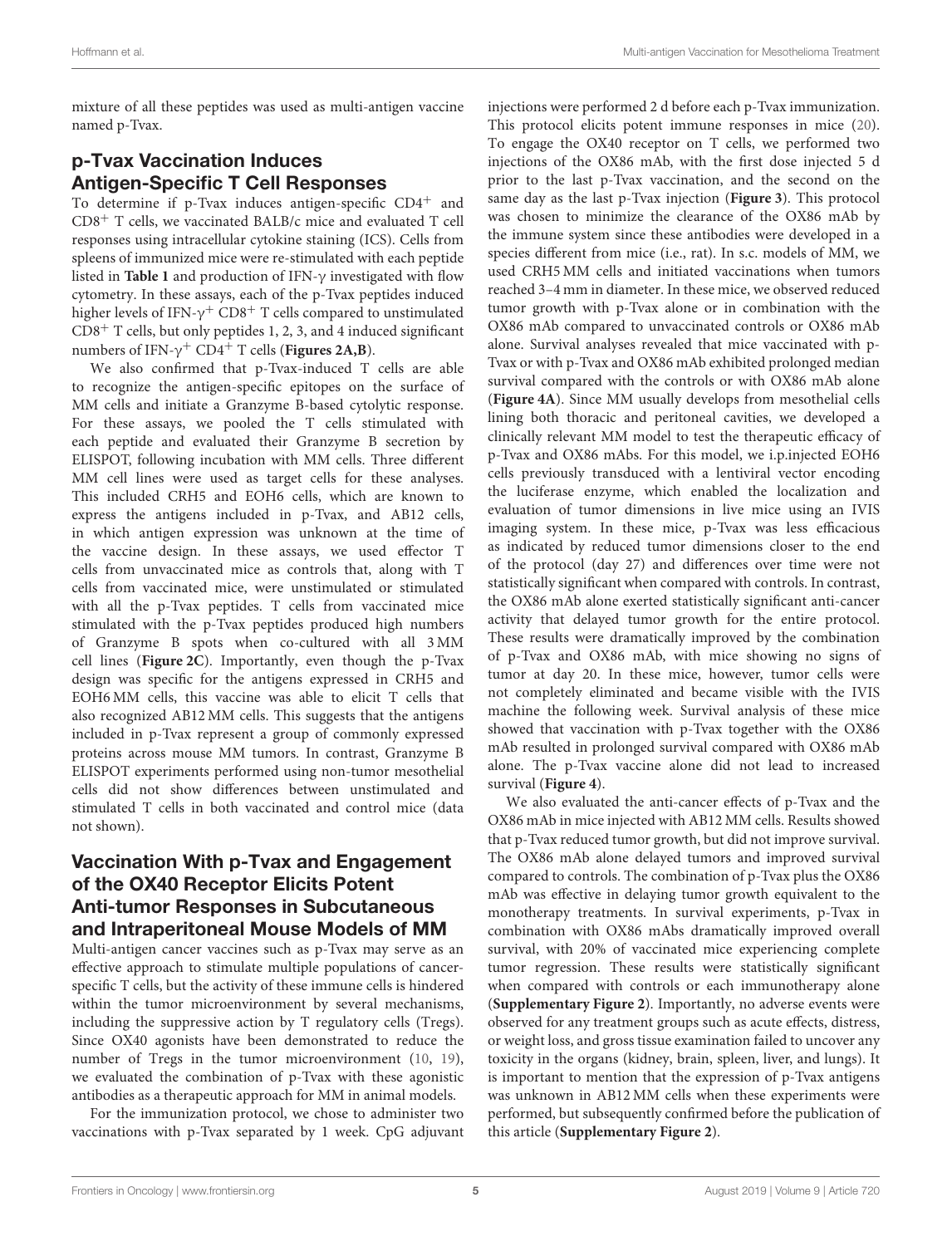

<span id="page-7-0"></span>vaccinated with two s.c. injections of p-Tvax peptides at days 2 and 9. CpG 1585 was used as adjuvant and injected at the same site of the p-Tvax peptides 2 days before vaccination, at days 0 and 7. OX40 agonist mAbs (OX86) were i.p. injected at days 4 and 9. Control mice were left untreated. Five days after the last vaccination, spleen cells were isolated and enumerated for assays. (A) Intracellular IFN-γ in CD4+ T cells was evaluated by flow cytometric ICS analyses of spleen cells cultured with or without p-Tvax peptides. Percentage of IFN-γ expressing CD4+ T cells are presented as mean  $\pm$  S.E. Bottom Panel: Representative data from flow cytometric analysis of vaccinated and control mice. Lymphocytes were either unstimulated (no peptide = NP) or stimulated with peptide 2. CD4+ T cells were distinguished using a marker gate in the CD3 vs. CD4 dot plot. (B) IFN-y in CD8<sup>+</sup> T cells was evaluated in spleen cells cultured with or without p-Tvax peptides. Percentage of IFN-γ expressing CD8<sup>+</sup> T cells are presented as mean ± S.E. Bottom Panel: Representative data from flow cytometric analysis of vaccinated and control mice. Lymphocytes were either not stimulated (NP) or stimulated with peptide 1. CD8<sup>+</sup> T cells were distinguished using a marker gate in the CD3 vs. CD8 dot plot. For A and B, statistical significance between treated and control groups was determined by ANOVA followed by Bonferroni test (\**p* < 0.05, *n* = 5). (C) Secretion of Granzyme B was evaluated by ELISPOT assay. Spleen cells from vaccinated mice (V) or unvaccinated (no vaccine = NV) were activated with p-Tvax peptides in the presence of 5 IU/ml IL-2 for 6 d (stimulation = S) or incubated with no peptide (no stimulation = NS). Following 4 h of incubation with different MM cells (AB12, CRH5, EOH6), the number of spot-forming cells per 10<sup>5</sup> cells was evaluated and results represented as mean  $\pm$  S.E. Statistical differences between vaccinated mice, stimulated with peptides (V/S), and the other control conditions were evaluated by ANOVA followed by Bonferroni test (\**p* < 0.05, *n* = 3).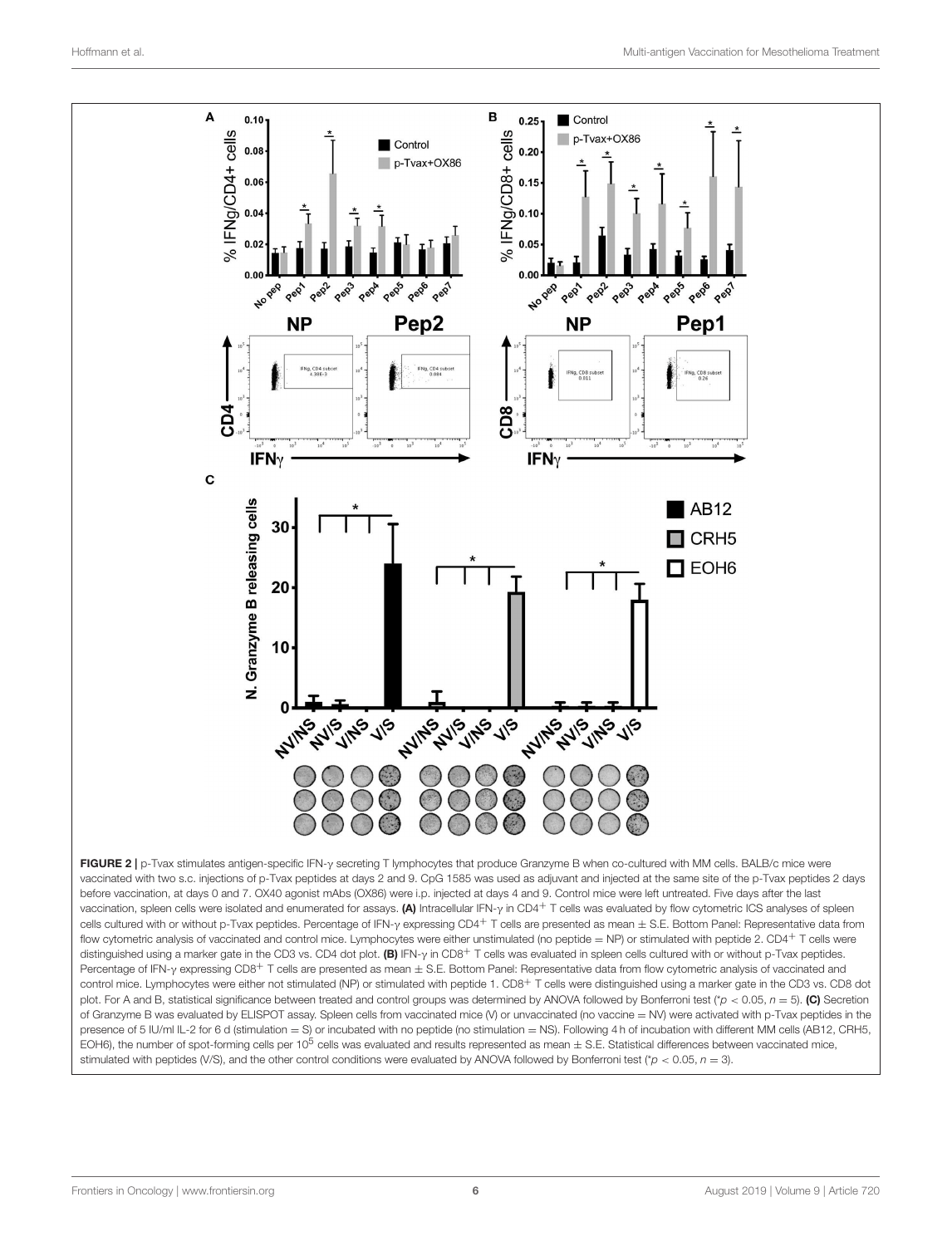

#### <span id="page-8-0"></span>Immunotherapy With p-Tvax Plus the OX86 mAb Induces an Immunostimulatory Tumor Microenvironment

We next evaluated the effects of the different immunotherapies in MM models in terms of leukocyte cell populations in tumors using multicolor flow cytometry. This enabled the simultaneous identification of several different cell types in one sample, including CD8<sup>+</sup> and CD4<sup>+</sup> T cells, and Tregs. In CRH5 tumors, a higher percentage of  $CD4^+$  T helper cells was detected in p-Tvax vaccinated mice vs. controls, while abundance of CD8<sup>+</sup> T cells and Tregs was not different from controls. The OX86 mAb increased abundance of CD8<sup>+</sup> cytotoxic T cells, but reduced numbers of CD4<sup>+</sup> T cells and Tregs. The combination of p-Tvax and the OX86 mAb modified the tumor microenvironment in a manner that led to more optimal anticancer immune conditions as supported by higher abundance of both CD8<sup>+</sup> and CD4<sup>+</sup> T cells, and reduced percentages of Tregs (**[Figure 5](#page-10-0)**). In EOH6 tumors, we observed similar results with the only difference found with OX86 mAb that did not reduce significantly the number of  $CD4^+$  Tregs when used as single treatment (**[Supplementary Figure 3](#page-11-17)**). To further characterize the tumor infiltrate, we also measured the expression of PD-1 in  $CD4<sup>+</sup>$  and  $CD8<sup>+</sup>$  T cells, as well as the expression of OX40 in Tregs. PD-1 expression was significantly reduced in  $CD4<sup>+</sup>$  T cells following treatment with both p-Tvax and OX86 mAb, while its expression did not change in  $CD8<sup>+</sup>$  T cells. Interestingly, the expression of OX40 in CD4<sup>+</sup> CD25<sup>+</sup> Tregs, which represent their activation status, was reduced following treatment with either OX86 mAb or with the combination of p-Tvax plus OX86 (**[Supplementary Figure 4](#page-11-17)**).

### **DISCUSSION**

In this study, we developed a novel immunotherapy combination comprised of a multi-antigen MM-specific vaccine combined with an OX40 agonist mAb leading to the reduction of tumor growth. The vaccine design started with the analysis of the MM tumor transcriptome performed in neoplastic tissues generated from two different MM cell lines, CRH5 and EOH6. Antigens that were highly expressed in both cells were chosen as candidates for inclusion in our vaccine. It has been established that the high expression of certain proteins within tumor cells leads to increased antigenic processing and presentation in the context of MHC-I and -II [\(21,](#page-11-20) [22\)](#page-11-21). These fragments, referred to as tumor epitopes, represent targets for T cells that can specifically recognize the tumor cell for immune-mediated elimination. To minimize off-target effects that could lead to the development of autoimmunity, it is important to choose antigens that are not expressed or minimally detectable in normal tissues [\(23\)](#page-12-0). In this regard, we also evaluated antigen expression in normal tissues in our laboratory as well as expression data from the literature [\(17,](#page-11-15) [18\)](#page-11-16). This led to the selection of seven antigens found to be overexpressed in both mouse MM tumor lines under investigation and that were nearly absent in all other mouse normal tissues: KIF20A, KIF2C, MMP9, MNDA, OLFML2B, TROAP, and ULBP1. It is important to mention that we also tried to confirm the protein expression of these antigens in MM tumors using western blot. In these experiments, we evaluated several antibodies and specifically detected high levels of KIF20A, OLFML2B, and TROAP in MM tumors. Regarding the other proteins, the antibodies tested could not specifically recognize the antigens that we included in the vaccine. These negative results may be due to the rapid degradation of the proteins, or to their improper folding in tumor cells. However, it has been demonstrated that pre-maturely truncated or abnormally folded proteins are exported to the cytosol, processed by the proteasome and resultant peptides loaded on MHC-I and -II to trigger specific immune responses [\(24–](#page-12-1)[26\)](#page-12-2).

For each of the seven chosen antigen, we designed a peptide that contained both MHC-I and -II epitopes with the capacity to stimulate both  $CD8^+$  and  $CD4^+$  T cells. Epitope screening was performed using the iVAX platform which contains advanced in silico tools designed to identify highly immunogenic epitopes with EpiMatrix, while selecting against epitopes that may stimulate Treg or autoimmune responses with JanusMatrix. By including these optimized epitopes in our vaccine, we reduced the potential for suppressive or off-target effects. The development of these innovative in silico tools will increasingly provide the capacity for safe and effective vaccines [\(5–](#page-11-4)[7\)](#page-11-5).

Mice vaccinated with the multi-antigen vaccine (p-Tvax), mounted antigen-specific immune responses that involved both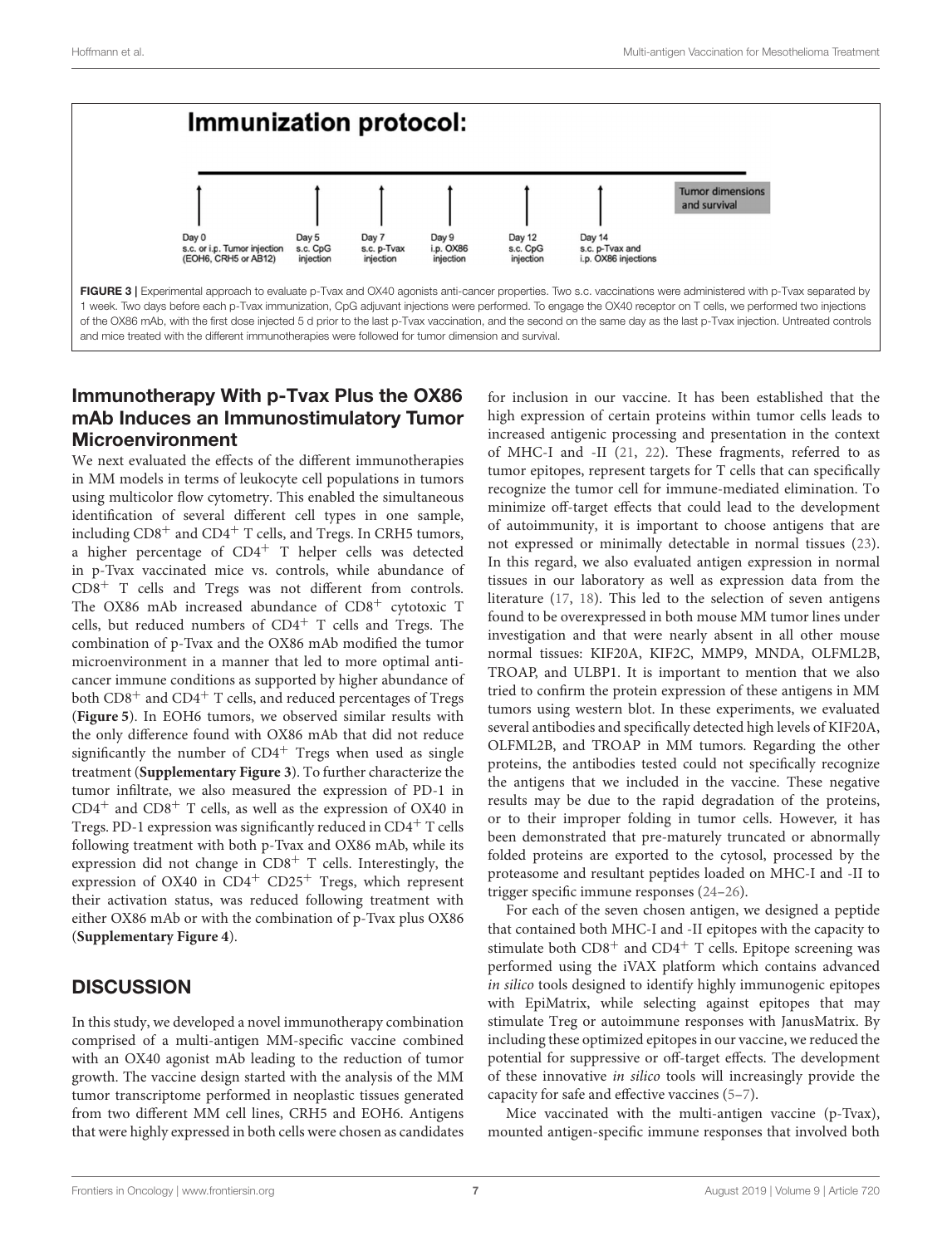

<span id="page-9-0"></span> $CD8<sup>+</sup>$  and  $CD4<sup>+</sup>$  T cells. These data were obtained using intracellular staining of peptide-pulsed T cells followed by flow cytometry analysis. A different approach to confirm these data, and to provide more quantitative results, would have been the characterization of antigen-specific T cells using MHC tetramers. Unfortunately, these reagents are not commercially available for the epitopes involved in this study. T cells from p-Tvax vaccinated mice were also demonstrated to recognize and attack tumor cells by secreting Granzyme B in ELISPOT assays performed with different MM cell lines. Among these MM cells recognized by vaccine-induced T cells was the AB12 cell line. AB12 cells were not included in the initial transcriptomic analyses for antigen selection, and in this manner served as an important comparison group in our studies. These data demonstrate that, by selecting multiple antigens commonly expressed in several MM cases, it is possible to construct an off-the-shelf vaccine that may be efficacious for a wide variety of MM. This approach to cancer vaccine development may complement or be used in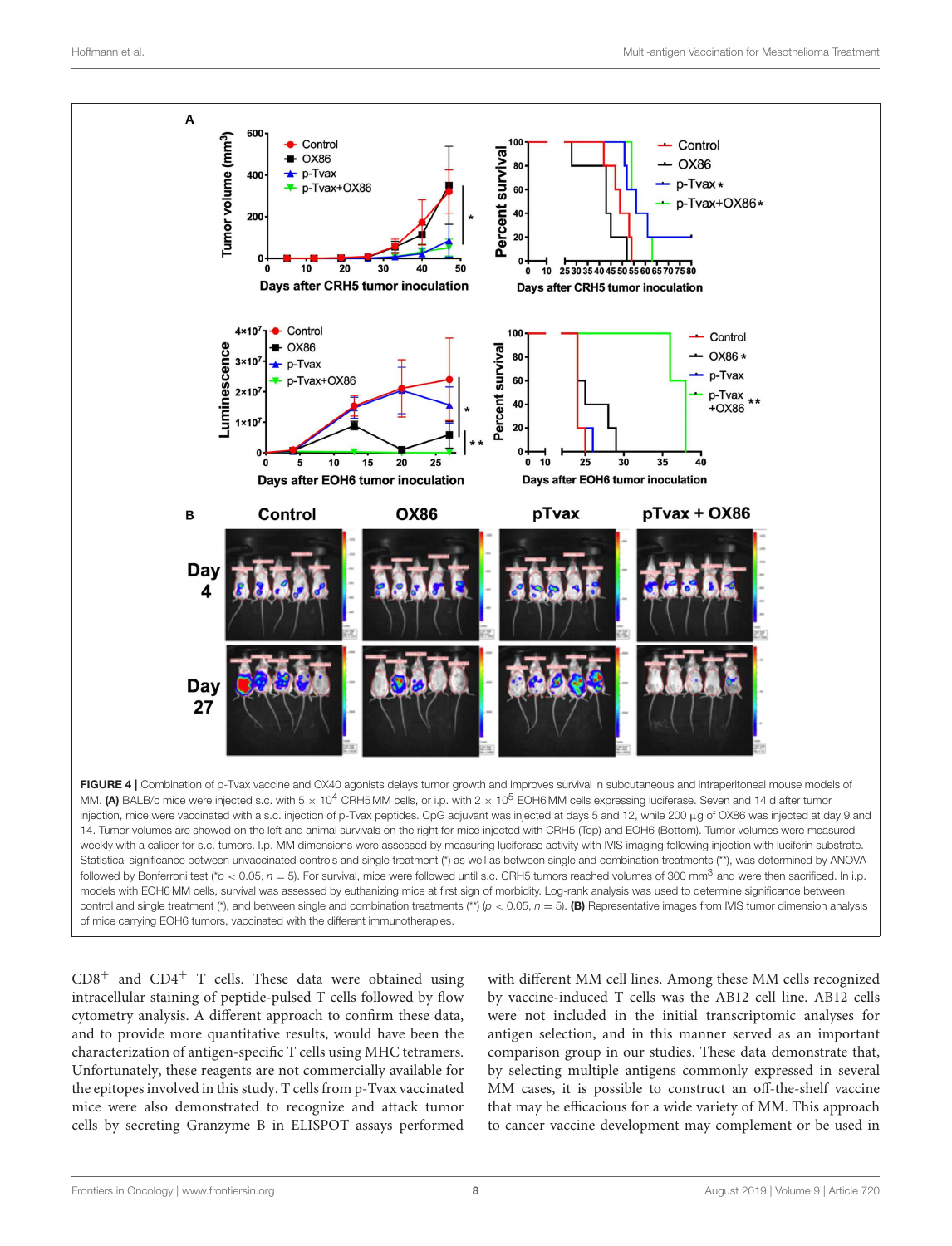

<span id="page-10-0"></span>place of personalized cancer vaccine approaches. In addition, offthe-shelf cancer vaccines bring the possibility of prophylactic immunization of individuals, which cannot be achieved with therapeutic personalized vaccines. Personalized immunizations are considerably more expensive than off-the-shelf vaccines due to of the cost of peptide synthesis (small vs. large production under GMP conditions). In addition, personalized vaccine epitopes tailored for each cancer patient's mutanome requiring sophisticated techniques such as whole-exome sequencing, RNA sequencing, and in silico immunogenicity prediction algorithms that are not as yet widely available. The safety profile of "off the shelf" vaccines such as the one proposed here can be ascertained well in advance of treatment, whereas the e safety profile of personalized anti-cancer vaccines remains to be fully evaluated. For example, a recent study showing that the number of somatic mutations in normal cells in cancer-related genes may be several times higher than in the cancer counterparts [\(27\)](#page-12-3). Alternatively, vaccines such as the one described in this research study could be used in conjunction with personalized vaccines, to augment the number of epitopes to which the patients may respond.

In mouse models, p-Tvax as a stand-alone treatment showed limited efficacy in delaying tumor growth or in improving survival in mice carrying certain MM tumors. This was an expected outcome given the likelihood of immune suppression within the tumor environment. This is why efficacy of cancer vaccine can be enhanced by the inclusion of immune stimulatory Abs such as the OX40 agonist we chose for our study. In fact, the combination therapy using p-Tvax plus the OX40 agonist showed both decreased tumor volumes and increased survival for all three MM mouse models. Interestingly, the OX40 agonist alone was not effective in one animal model carrying CRH5 MM cells when used as a single agent. This is consistent with data obtained in clinical trials involving such immune checkpoint mAbs, in which clinical responses are often limited to a subset of patients [\(28,](#page-12-4) [29\)](#page-12-5).

Analyses of tumor tissues in mice treated with the different immunotherapies produced results that may be best explained when considering the combination treatment as a sum of all the benefits induced by each therapeutic approach, namely, the combined increase in  $CD4^+$  T cells induced by p-Tvax and the increase in  $CD8<sup>+</sup>$  T cells induced by OX40 agonists. Further analysis of the tumor infiltrate also showed that the combination of p-Tvax and OX40 agonists produced other effects that may favor tumor clearance such as the reduced expression of the T cell exhaustion marker PD-1 in  $CD4^+$  T cells and the decrease in number of Tregs. It is important to point out that mice treated with the combination of p-Tvax and OX40 agonists also showed reduced expression of OX40 in intratumor Tregs, which indicates a lower regulatory activity of these cells and a more favorable prognosis [\(10,](#page-11-8) [30,](#page-12-6) [31\)](#page-12-7). Our data collectively suggest that this combination of immunotherapies could be an attractive therapeutic strategy for MM patients. Also, considering that humanized OX40 agonists have already been developed and successfully passed the phase I clinical trials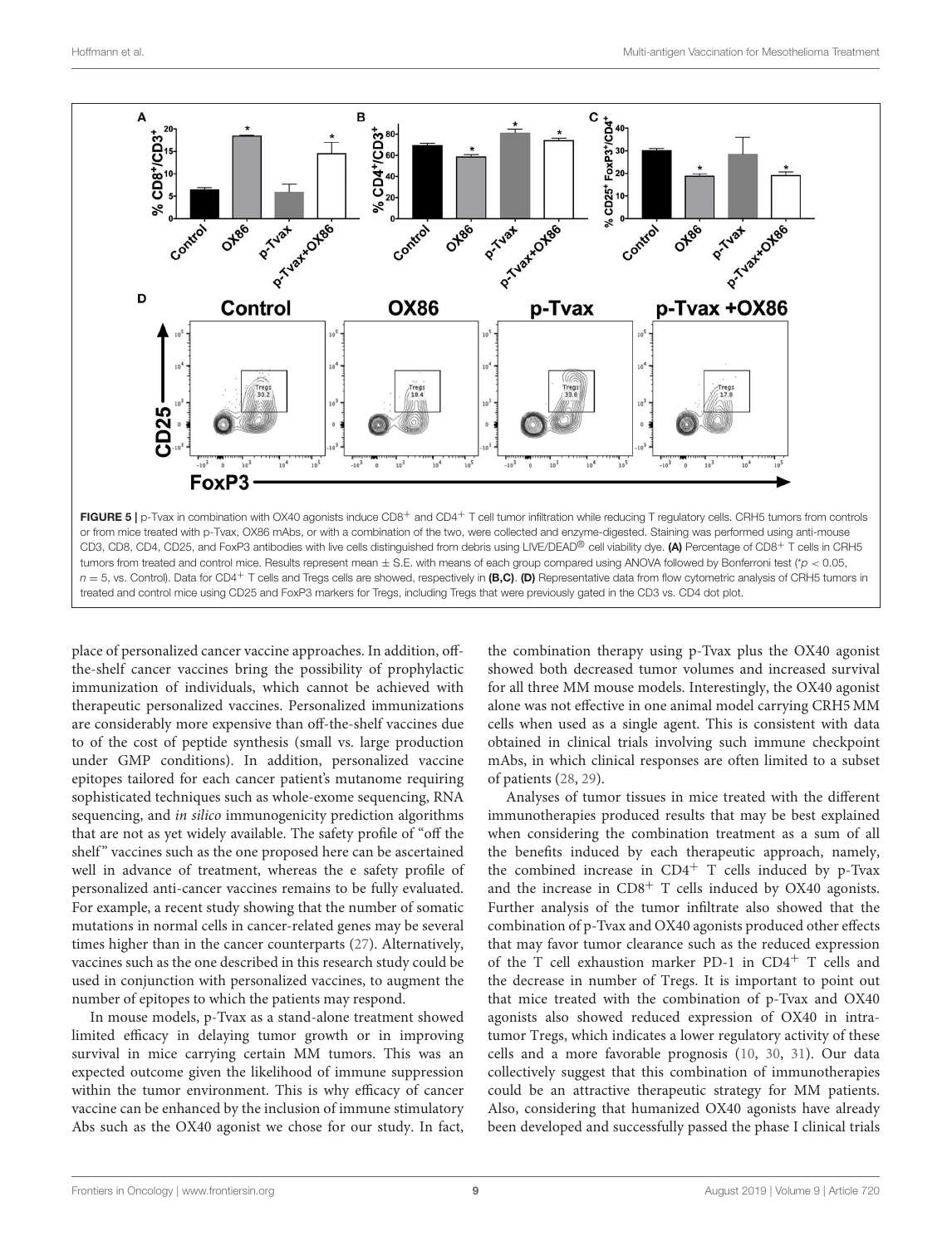[\(13\)](#page-11-10), this immunotherapeutic mAb approach may serve as an effective adjuvant to include along with cancer vaccines. We have demonstrated proof-of-concept supporting p-Tvax in human immunization, in which target antigens can be chosen from transcriptome studies performed in MM patients [\(32,](#page-12-8) [33\)](#page-12-9).This may provide the framework for a new approach to combine this broadly acting vaccine with immunotherapy and/or personalized cancer vaccines, for treating not only MM, but other types of cancers as well.

#### ETHICS STATEMENT

Animal experiments were performed in accordance with institutional guidelines and approved by the University of Hawaii IACUC (#16-2355).

#### AUTHOR CONTRIBUTIONS

PRH, LM, AD, and PB conceived of the idea. PRH, LN, AS, AW, and PB designed the methods with feedback from the others. PB implemented the methods and collected the results.

#### **REFERENCES**

- <span id="page-11-0"></span>1. Bensaid D, Blondy T, Deshayes S, Dehame V, Bertrand P, Gregoire M, et al. Assessment of new HDAC inhibitors for immunotherapy of malignant pleural mesothelioma. Clin Epigenetics. (2018) 10:79. doi: [10.1186/s13148-018-0517-9](https://doi.org/10.1186/s13148-018-0517-9)
- <span id="page-11-1"></span>2. Lybaert L, Vermaelen K, De Geest BG, Nuhn L. Immunoengineering through cancer vaccines–a personalized and multi-step vaccine approach towards precise cancer immunity. J Control Release. (2018) 289:125–45. doi: [10.1016/j.jconrel.2018.09.009](https://doi.org/10.1016/j.jconrel.2018.09.009)<br>Marshall HT, Djamgoz MBA.
- <span id="page-11-2"></span>3. Marshall HT, Djamgoz MBA. Immuno-oncology: emerging targets and combination therapies. Front Oncol. (2018) 8:315. doi: [10.3389/fonc.2018.00315](https://doi.org/10.3389/fonc.2018.00315)
- <span id="page-11-3"></span>4. Terbuch A, Lopez J. Next generation cancer vaccines-make it personal! Vaccines. (2018) 6:52. doi: [10.3390/vaccines6030052](https://doi.org/10.3390/vaccines6030052)
- <span id="page-11-4"></span>5. Moise L, Terry F, Gutierrez AH, Tassone R, Losikoff P, Gregory SH, et al. Smarter vaccine design will circumvent regulatory T cell-mediated evasion in chronic HIV and HCV infection. Front Microbiol. (2014) 5:502. doi: [10.3389/fmicb.2014.00502](https://doi.org/10.3389/fmicb.2014.00502)
- <span id="page-11-14"></span>6. Moise L, Gutierrez A, Kibria F, Martin R, Tassone R, Liu R, et al. iVAX: An integrated toolkit for the selection and optimization of antigens and the design of epitope-driven vaccines. Hum Vaccin Immunother. (2015) 11:2312– 1. doi: [10.1080/21645515.2015.1061159](https://doi.org/10.1080/21645515.2015.1061159)
- <span id="page-11-5"></span>7. Moise L, Beseme S, Tassone R, Liu R, Kibria F, Terry F, et al. T cell epitope redundancy: cross-conservation of the TCR face between pathogens and self and its implications for vaccines and autoimmunity. Expert Rev Vaccines. (2016) 15:607–17. doi: [10.1586/14760584.2016.1123098](https://doi.org/10.1586/14760584.2016.1123098)
- <span id="page-11-6"></span>8. Cameron BJ, Gerry AB, Dukes J, Harper JV, Kannan V, Bianchi FC, et al. Identification of a Titin-derived HLA-A1-presented peptide as a cross-reactive target for engineered MAGE A3-directed T cells. Sci Transl Med. (2013) 5:197ra103. doi: [10.1126/scitranslmed.3006034](https://doi.org/10.1126/scitranslmed.3006034)
- <span id="page-11-7"></span>9. Morgan RA, Chinnasamy N, Abate-Daga D, Gros A, Robbins PF, Zheng Z, et al. Cancer regression and neurological toxicity following anti-MAGE-A3 TCR gene therapy. J Immunother. (2013) 36:133–51. doi: [10.1097/CJI.0b013e3182829903](https://doi.org/10.1097/CJI.0b013e3182829903)
- <span id="page-11-8"></span>10. Vu MD, Xiao X, Gao W, Degauque N, Chen M, Kroemer A, et al. OX40 costimulation turns off Foxp3+ Tregs. Blood. (2007) 110:2501–10. doi: [10.1182/blood-2007-01-070748](https://doi.org/10.1182/blood-2007-01-070748)
- 11. Xiao X, Kroemer A, Gao W, Ishii N, Demirci G, Li XC. OX40/OX40L costimulation affects induction of Foxp3+ regulatory T cells in part by

ES, MP, and AS prepared the vaccines included in this study. TP, GC, TF, FH, and PB performed animal studies and T cell analyses. GR, PH, LM, and AD identified T cell epitopes using JanusMatrix algorithm. MM, VK, and YD analyzed the transcriptome data and performed statistical analyses. PRH, AD, and PB wrote the paper. All authors read and approved the final manuscript.

#### FUNDING

This research was supported by United States Department of Defense (DoD) grant CA150300, with core facilities supported by P30GM114737, P30GM103341, G12RR003061, G12MD007601, P20GM103466, U54MD007584, 5P30G M114737, and 2U54MD007601.

#### SUPPLEMENTARY MATERIAL

<span id="page-11-17"></span>The Supplementary Material for this article can be found [online at: https://www.frontiersin.org/articles/10.3389/fonc.](https://www.frontiersin.org/articles/10.3389/fonc.2019.00720/full#supplementary-material) 2019.00720/full#supplementary-material

expanding memory T cells in vivo. J Immunol. (2008) 181:3193–201. doi: [10.4049/jimmunol.181.5.3193](https://doi.org/10.4049/jimmunol.181.5.3193)

- <span id="page-11-9"></span>12. Ueki T, Murata S, Kitamura N, Mekata E, Tani T. Pre-treatment with cyclophosphamide or OX40 (CD134) costimulation targeting regulatory T cell function enhances the anti-tumor immune effect of adoptively transferred CD8+ T cells from wild-type mice. Mol Med Rep. (2009) 2:615–20. doi: [10.3892/mmr\\_00000146](https://doi.org/10.3892/mmr_00000146)
- <span id="page-11-10"></span>13. Aranda F, Vacchelli E, Eggermont A, Galon J, Fridman WH, Zitvogel L, et al. Trial watch: immunostimulatory monoclonal antibodies in cancer therapy. Oncoimmunology. (2014) 3:e27297. doi: [10.4161/onci.27297](https://doi.org/10.4161/onci.27297)
- <span id="page-11-11"></span>14. Davis MR, Manning LS, Whitaker D, Garlepp MJ, Robinson BW. Establishment of a murine model of malignant mesothelioma. Int J Cancer. (1992) 52:881–6. doi: [10.1002/ijc.2910520609](https://doi.org/10.1002/ijc.2910520609)
- <span id="page-11-12"></span>15. Bertino P, Panigada M, Soprana E, Bianchi V, Bertilaccio S, Sanvito F, et al. Fowlpox-based survivin vaccination for malignant mesothelioma therapy. Int J Cancer. (2013) 133:612–23. doi: [10.1002/ijc.28048](https://doi.org/10.1002/ijc.28048)
- <span id="page-11-13"></span>16. Bot J, Whitaker D, Vivian J, Lake R, Yao V, Mccauley R. Culturing mouse peritoneal mesothelial cells. Pathol Res Pract. (2003) 199:341–4. doi: [10.1078/0344-0338-00427](https://doi.org/10.1078/0344-0338-00427)
- <span id="page-11-15"></span>17. Geiger T, Velic A, Macek B, Lundberg E, Kampf C, Nagaraj N, et al. Initial quantitative proteomic map of 28 mouse tissues using the SILAC mouse. Mol Cell Proteomics[. \(2013\) 12:1709–22. doi: 10.1074/mcp.M112.](https://doi.org/10.1074/mcp.M112.024919) 024919
- <span id="page-11-16"></span>18. Noguchi S, Arakawa T, Fukuda S, Furuno M, Hasegawa A, Hori F, et al. FANTOM5 CAGE profiles of human and mouse samples. Sci Data. (2017) 4:170112. doi: [10.1038/sdata.2017.112](https://doi.org/10.1038/sdata.2017.112)
- <span id="page-11-18"></span>19. Zhang X, Xiao X, Lan P, Li J, Dou Y, Chen W, et al. OX40 costimulation inhibits Foxp3 expression and treg induction via BATF3 dependent and independent mechanisms. Cell Rep. (2018) 24:607–18. doi: [10.1016/j.celrep.2018.06.052](https://doi.org/10.1016/j.celrep.2018.06.052)
- <span id="page-11-19"></span>20. Overstreet MG, Freyberger H, Cockburn IA, Chen YC, Tse SW, Zavala F. CpG-enhanced CD8+ T-cell responses to peptide immunization are severely inhibited by B cells. Eur J Immunol. (2010) 40:124–33. doi: [10.1002/eji.200939493](https://doi.org/10.1002/eji.200939493)
- <span id="page-11-20"></span>21. Winter MB, La Greca F, Arastu-Kapur S, Caiazza F, Cimermancic P, Buchholz TJ, et al. Immunoproteasome functions explained by divergence in cleavage specificity and regulation. Elife. (2017) 6:e27364. doi: [10.7554/eLife.27364](https://doi.org/10.7554/eLife.27364)
- <span id="page-11-21"></span>22. Kelly A, Trowsdale J. Genetics of antigen processing and presentation. Immunogenetics. (2018) 71:161–70. doi: [10.1007/s00251-018-1082-2](https://doi.org/10.1007/s00251-018-1082-2)